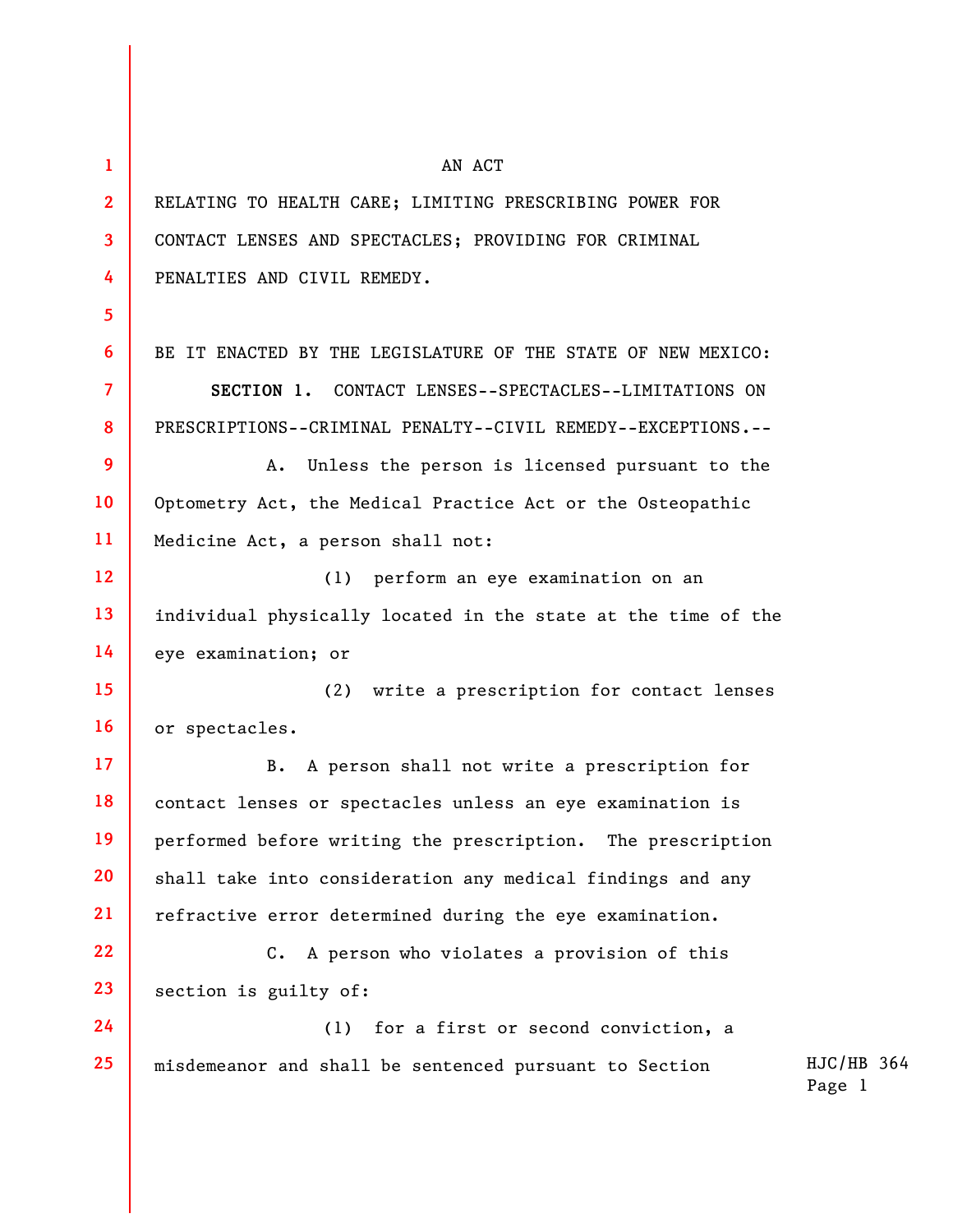**1 2 3 4 5 6 7 8 9 10 11 12 13 14 15 16 17 18 19 20 21 22 23 24 25**  31-19-1 NMSA 1978; or (2) for a third or subsequent conviction, a fourth degree felony and shall be sentenced pursuant to Section 31-18-15 NMSA 1978. D. The board of optometry, the New Mexico medical board, the board of osteopathic medicine or any other person potentially aggrieved by a violation of this section may bring a suit in a court of competent jurisdiction to enjoin a violation of a provision of this section. E. Nothing in this section shall be construed to prohibit: (1) a health care provider from using telehealth in accordance with the provisions of the New Mexico Telehealth Act for ocular diseases; (2) a vision screening performed in a school by a nurse, physician assistant, osteopathic physician assistant or another provider otherwise authorized pursuant to state law; (3) an optician from completing a prescription for spectacles or contact lenses in accordance with the provisions of the Optometry Act; (4) a technician from providing an eye care screening program at a health fair, not-for-profit event, not-for-profit public vision van service, public health event or other similar event;

HJC/HB 364 Page 2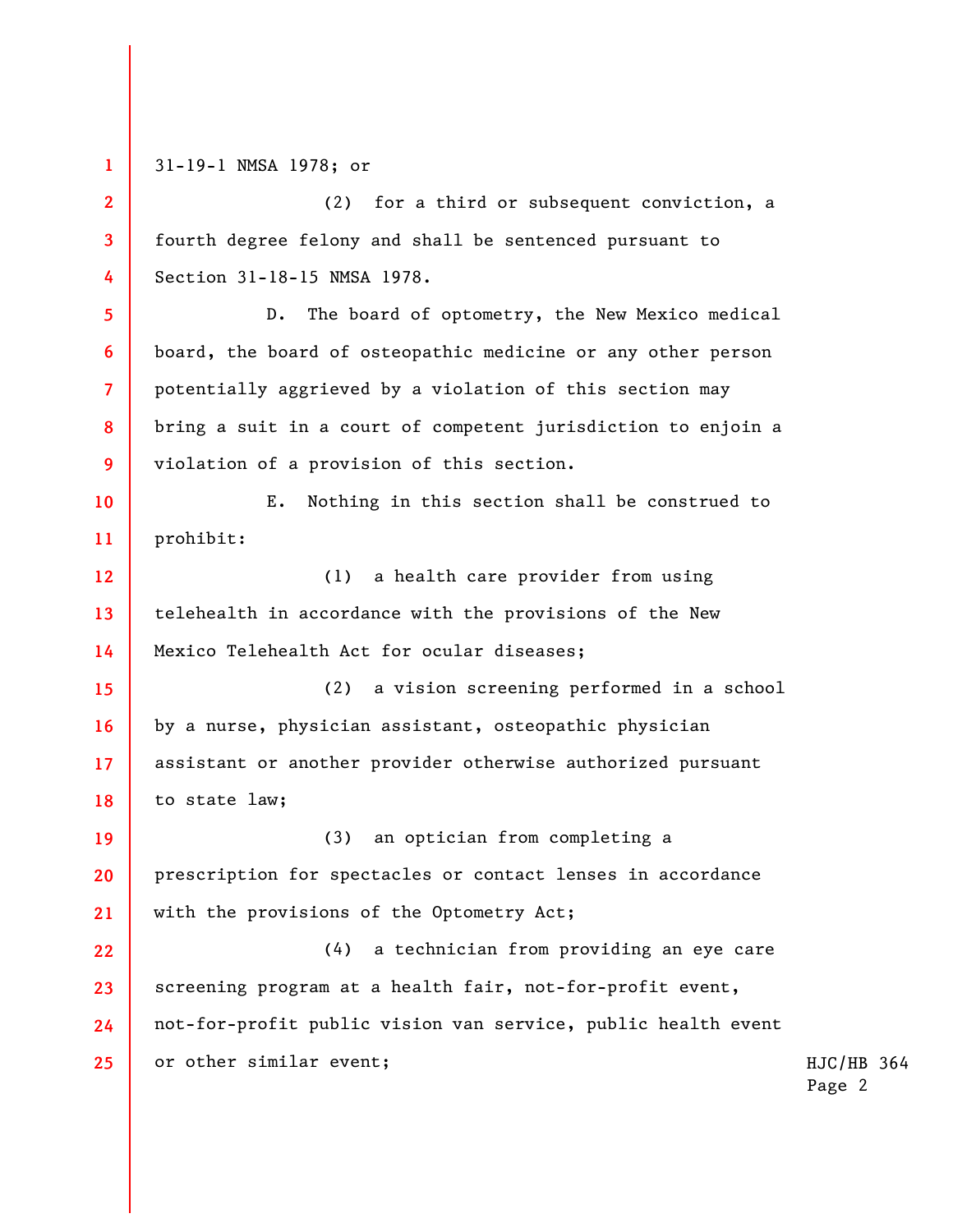(a) is performed in accordance with the  $HJC/HB 364$ Page 3 **1 2 3 4 5 6 7 8 9 10 11 12 13 14 15 16 17 18 19 20 21 22 23 24 25**  (5) a physician assistant licensed pursuant to the Medical Practice Act, or an osteopathic physician assistant licensed pursuant to the Osteopathic Medicine Act, working under the supervision of an ophthalmologist licensed pursuant to the Medical Practice Act or the Osteopathic Medicine Act, from performing an eye examination on an individual physically located in the state at the time of the eye examination; or (6) a vision screening performed by another provider otherwise authorized pursuant to state law. F. As used in this section: (1) "autorefractor" means any electronic computer or automated testing device used remotely, in person or through any other communication interface to provide an objective or subjective measurement of an individual's refractive error; (2) "contact lens" means any lens placed directly on the surface of the eye, regardless of whether or not it is intended to correct a visual defect, including any cosmetic, therapeutic or corrective lens; (3) "eye examination" means an in-person assessment at a physician's office or an optometrist's office, in a hospital setting or in a hospital health system setting that: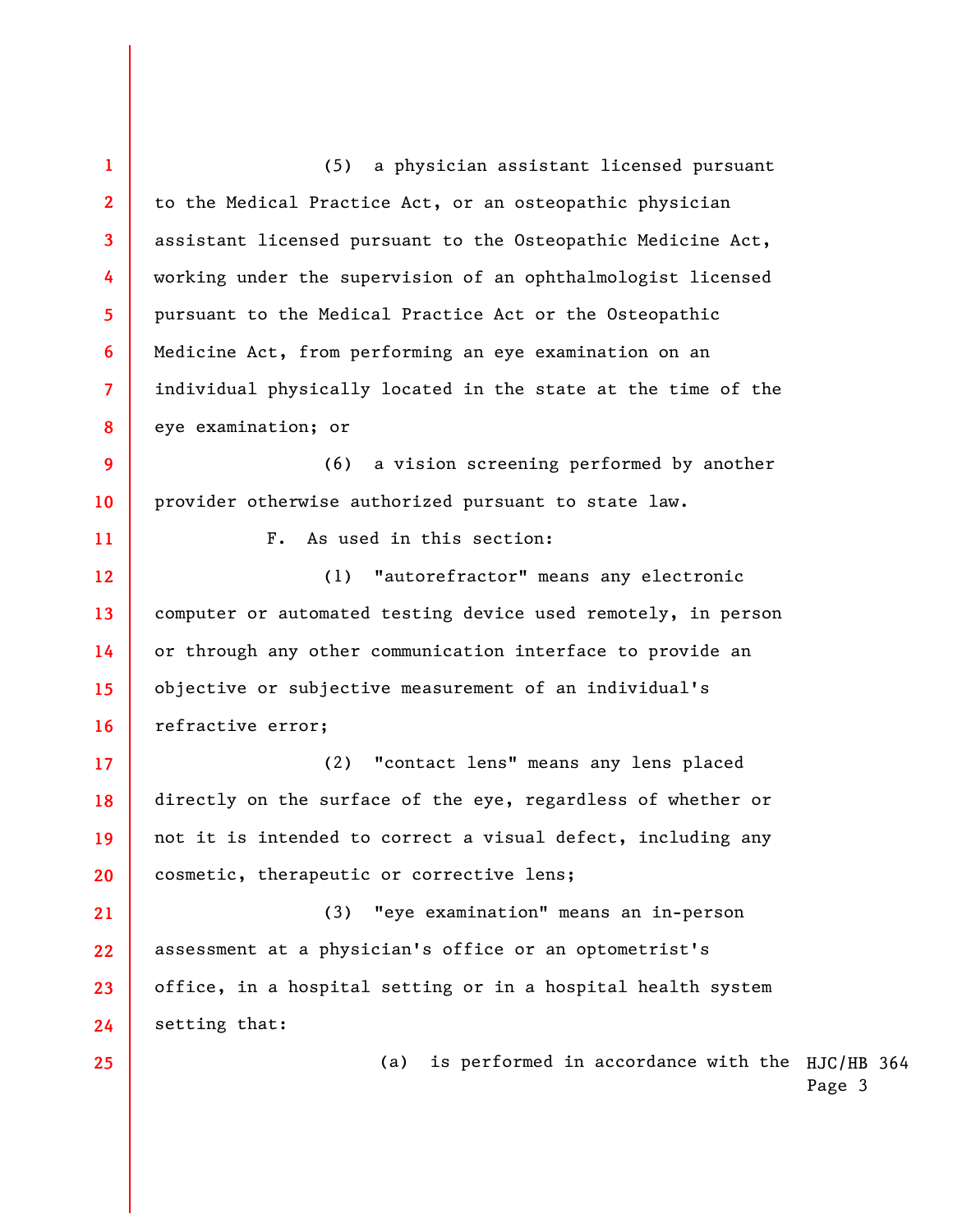**1**  applicable standard of care;

**2 3 4 5 6 7 8 9 10 11 12 13 14 15 16 17 18 19 20 21 22 23 24 25**  (b) consists of an assessment of the ocular health and visual status of an individual; (c) does not consist of solely objective or subjective refractive data or information generated by an automated testing device, including an autorefractor or kiosk, in order to establish a medical diagnosis or for the determination of refractive error; and (d) is performed on an individual who is physically located in this state at the time of the assessment; (4) "kiosk" means any automatic or electronic equipment, application or computer software designed to be used on a telephone, teleconference device, computer, virtual reality device or internet-based device that can be used remotely, in person or through any other communication interface to conduct an eye examination or determine refractive error; (5) "prescription" means an optometrist's or ophthalmologist's handwritten or electronic order for spectacle lenses or contact lenses based on an eye examination that corrects refractive error; and (6) "spectacles" means an optical instrument or device worn or used by an individual that has one or more lenses designed to correct or enhance vision addressing the

HJC/HB 364 Page 4